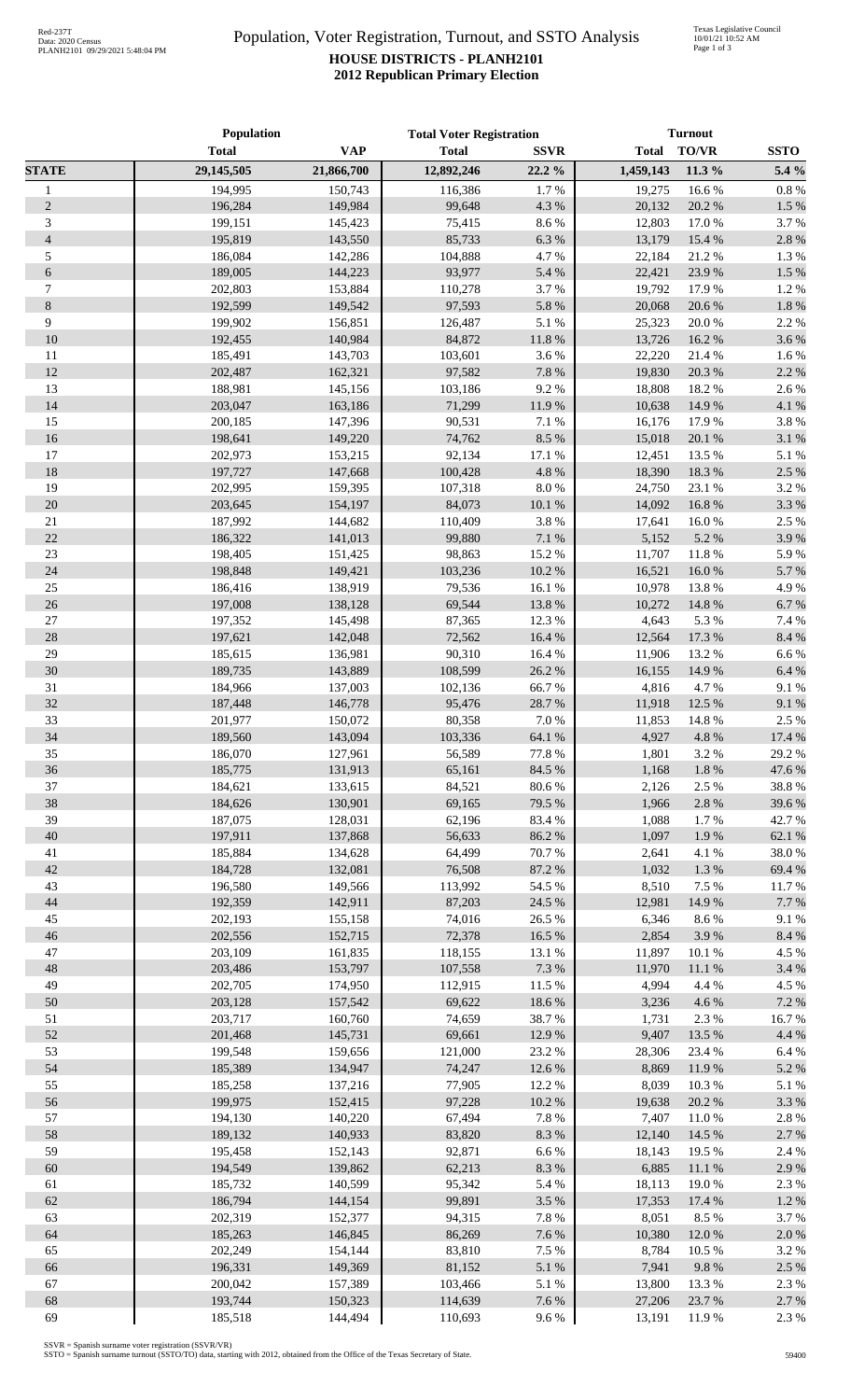## Population, Voter Registration, Turnout, and SSTO Analysis **HOUSE DISTRICTS - PLANH2101 2012 Republican Primary Election**

|              | Population         |                    | <b>Total Voter Registration</b> |                 | <b>Turnout</b>  |                    |                |
|--------------|--------------------|--------------------|---------------------------------|-----------------|-----------------|--------------------|----------------|
|              | <b>Total</b>       | <b>VAP</b>         | <b>Total</b>                    | <b>SSVR</b>     | <b>Total</b>    | <b>TO/VR</b>       | <b>SSTO</b>    |
| <b>STATE</b> | 29,145,505         | 21,866,700         | 12,892,246                      | 22.2%           | 1,459,143       | 11.3 %             | 5.4 %          |
| 70           | 188,804            | 130,251            | 64,016                          | 6.0 %           | 8,051           | 12.6 %             | 2.5 %          |
| 71           | 191,317            | 146,476            | 99,072                          | 13.8%           | 14,964          | 15.1 %             | 4.3 %          |
| 72           | 186,421            | 143,348            | 96,559                          | 23.2 %          | 15,636          | 16.2%              | 7.7%           |
| 73           | 200,375            | 156,900            | 96,046                          | 13.1 %          | 17,772          | 18.5 %             | 4.2%           |
| 74           | 200,697            | 148,484            | 92,246                          | 66.9%           | 2,653           | 2.9%               | 18.6%          |
| 75           | 200,418            | 137,283            | 47,717                          | 84.6 %          | 787             | 1.6%               | 52.1 %         |
| 76           | 201,357            | 150,301            | 78,824                          | 14.8 %          | 7,599           | 9.6%               | 6.9%           |
| 77           | 203,921            | 158,812            | 100,146                         | $80.8~\%$       | 1,720           | 1.7%               | 54.4 %         |
| 78           | 203,786            | 153,882            | 93,039                          | 52.7%           | 5,298           | 5.7%               | 24.8 %         |
| 79           | 204,008            | 155,827            | 94,653                          | 71.1 %          | 3,331           | 3.5 %              | 44.4 %         |
| 80           | 192,601            | 135,888            | 90,075                          | 73.4 %          | 4,249           | 4.7%               | 16.9%          |
| 81           | 184,670            | 133,588            | 73,591                          | 37.0%           | 12,188          | 16.6%              | 9.9%           |
| 82           | 187,676            | 136,280            | 79,868                          | 24.9%           | 13,278          | 16.6%              | 5.4 %          |
| 83           | 186,970            | 139,966            | 94,645                          | 22.6%           | 19,284          | 20.4 %             | 6.1 %          |
| 84           | 186,523            | 145,008            | 91,511                          | 27.0%           | 11,948          | 13.1 %             | 6.4 %          |
| 85           | 202,964            | 154,177            | 109,102                         | 13.2 %          | 20,722          | 19.0%              | 4.7%           |
| 86           | 185,308            | 138,631            | 97,031                          | 14.4 %          | 15,957          | 16.4 %             | 3.9%           |
| 87           | 187,448            | 138,418            | 88,367                          | 18.7%           | 13,981          | 15.8%              | 4.2 %          |
| $88\,$       | 186,059            | 135,454            | 103,026                         | 29.6%           | 21,241          | 20.6 %             | 8.9%           |
| 89           | 190,581            | 138,420            | 84,348                          | 7.3 %           | 8,186           | 9.7%               | 2.7%           |
| 90           | 201,099            | 144,701            | 65,451                          | 37.2 %          | 3,369           | 5.1 %              | 8.7%           |
| 91<br>92     | 187,551            | 141,549            | 87,020                          | 11.2%<br>14.4 % | 10,332          | 11.9%              | 4.5 %          |
| 93           | 192,096<br>188,296 | 146,866<br>132,214 | 60,826<br>59,652                | 12.3 %          | 4,493<br>4,765  | 7.4 %<br>$8.0\ \%$ | 4.5 %<br>5.7%  |
| 94           | 185,566            | 144,505            | 100,592                         | 7.3 %           | 15,300          | 15.2 %             | 2.9%           |
| 95           | 203,641            | 148,994            | 76,127                          | $10.3~\%$       | 2,994           | 3.9%               | 5.3 %          |
| 96           | 188,593            | 140,738            | 92,743                          | 8.2%            | 9,814           | 10.6%              | 3.3 %          |
| 97           | 190,669            | 148,417            | 84,740                          | 8.9%            | 11,583          | 13.7 %             | 2.7%           |
| 98           | 184,798            | 141,006            | 101,678                         | 5.2 %           | 14,982          | 14.7%              | 2.9%           |
| 99           | 201,695            | 151,589            | 78,678                          | 13.8 %          | 7,397           | 9.4%               | 3.8 %          |
| 100          | 185,436            | 150,653            | 82,271                          | 13.5 %          | 2,627           | 3.2%               | 5.3 %          |
| 101          | 186,636            | 133,467            | 74,703                          | 14.0 %          | 3,124           | 4.2 %              | 6.6%           |
| 102          | 187,686            | 141,854            | 74,084                          | 9.2%            | 5,601           | 7.6 %              | $3.0\ \%$      |
| 103          | 189,432            | 147,409            | 64,779                          | 33.2 %          | 3,193           | 4.9%               | 8.5%           |
| 104          | 186,630            | 135,171            | 70,353                          | 38.5 %          |                 | 1,382 2.0 %        | 16.6%          |
| 105          | 186,828            | 140,913            | 59,563                          | 19.6%           | 4,498           | 7.6%               | 5.3 %          |
| 106          | 191,093            | 136,666            | 64,744                          | 7.3 %           | 6,913           | 10.7 %             | $2.8\ \%$      |
| 107          | 186,185            | 140,174            | 74,934                          | $14.0\ \%$      | 6,007           | $8.0\ \%$          | 4.4 %          |
| 108          | 187,643            | 151,154            | 113,513                         | 4.2 %           | 17,488          | 15.4 %             | 1.9%           |
| 109          | 188,181            | 136,550            | 87,229                          | 7.0 %           | 2,117           | 2.4 %              | 4.4 %          |
| 110          | 185,481            | 126,827            | 60,440                          | 22.8 %          | 901             | 1.5 %              | $10.1~\%$      |
| 111          | 185,801            | 137,653            | 98,136                          | 9.7%            | 3,837           | 3.9%               | 5.3 %          |
| 112          | 185,204            | 144,361            | 99,834                          | $6.7~\%$        | 11,220          | 11.2 %             | 2.5 %          |
| 113          | 185,073            | 137,196            | 80,144                          | 15.4 %          | 4,834           | 6.0%               | 4.9%           |
| 114          | 187,670            | 136,156            | 69,967                          | 26.9%           | 3,858           | 5.5 %              | 7.7 %          |
| 115          | 186,289            | 146,507            | 81,938                          | 8.5%            | 9,076           | 11.1 %             | 3.4 %          |
| 116          | 200,120            | 160,090            | 89,462                          | 48.6%           | 5,253           | 5.9%               | $20.0~\%$      |
| 117          | 198,399            | 139,199            | 57,391                          | 61.9%           | 2,454           | 4.3 %              | 20.3 %         |
| 118          | 199,826            | 148,024            | 89,273                          | 53.7%           | 5,257           | 5.9%               | $16.0\ \%$     |
| 119          | 202,657            | 150,837            | 84,620                          | 51.1%           | 3,954           | 4.7%               | 18.8%          |
| 120          | 203,115            | 149,887            | 85,832                          | 30.6%           | 4,253           | $5.0\ \%$          | 12.8 %         |
| 121          | 203,209            | 155,904            | 104,399                         | 19.4 %          | 17,119          | 16.4%              | 7.8%           |
| 122          | 201,984            | 149,711            | 82,815                          | 20.3 %          | 11,290          | 13.6 %             | 9.1 %          |
| 123          | 200,095            | 160,561            | 101,685                         | 49.5 %          | 8,086           | 8.0%               | 14.6 %         |
| 124          | 197,852            | 146,224            | 73,954                          | 62.0%           | 2,339           | 3.2 %              | 30.7%          |
| 125<br>126   | 202,067<br>194,060 | 151,951<br>147,183 | 99,986<br>97,279                | 53.7%<br>10.4 % | 5,476<br>14,257 | 5.5 %<br>14.7%     | 21.9%<br>4.5 % |
| 127          | 199,089            | 144,351            | 93,468                          | 11.5 %          | 13,037          | 13.9%              | 4.8%           |
| 128          | 201,183            | 148,227            | 86,977                          | 16.8%           | 9,840           | 11.3 %             | 5.2%           |
| 129          | 198,661            | 154,787            | 100,203                         | 12.4 %          | 13,606          | 13.6 %             | 5.5 %          |
| 130          | 194,311            | 139,508            | 78,942                          | $10.0\ \%$      | 10,564          | 13.4 %             | 4.1%           |
| 131          | 201,256            | 144,968            | 68,541                          | 21.7%           | 2,082           | 3.0%               | 11.6%          |
| 132          | 195,943            | 141,733            | 63,395                          | 13.3 %          | 7,167           | 11.3 %             | 5.3 %          |
| 133          | 196,966            | 155,045            | 96,648                          | 7.4 %           | 18,172          | 18.8%              | 3.2%           |
| 134          | 202,847            | 168,828            | 109,664                         | 8.4 %           | 12,814          | 11.7%              | 3.7%           |
| 135          | 197,186            | 140,362            | 63,524                          | 22.2%           | 4,409           | 6.9%               | 8.3%           |
| 136          | 203,904            | 153,117            | 83,599                          | 13.1 %          | 8,244           | 9.9%               | 5.7%           |
| 137          | 187,800            | 140,396            | 50,622                          | 19.7 %          | 3,197           | 6.3%               | 7.1 %          |
| 138          | 201,745            | 154,239            | 91,774                          | 16.3 %          | 12,889          | 14.0%              | $5.0\ \%$      |